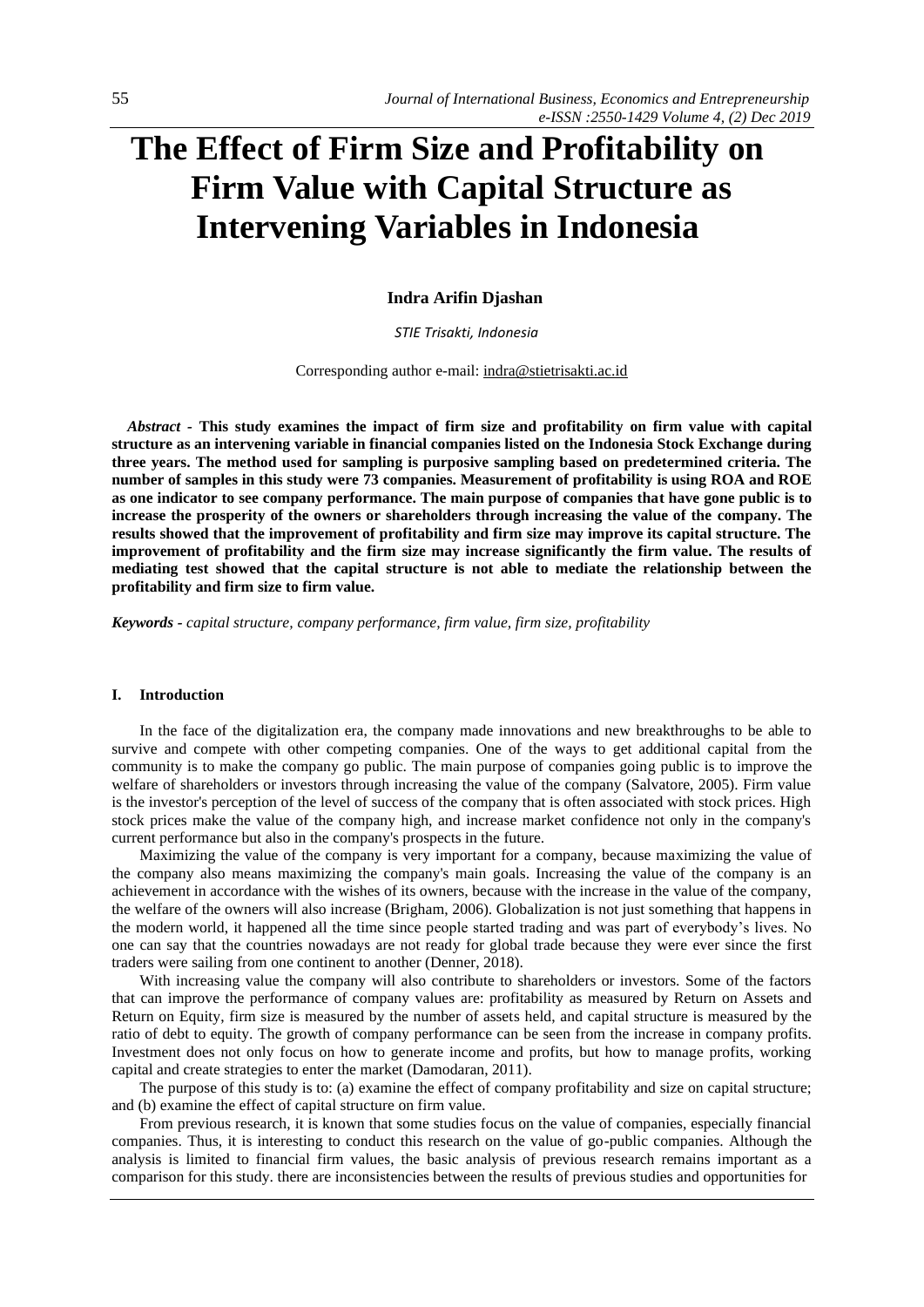profitability, firm size and capital structure to fair value because of the type and size of the company, state policy, and conditions of industrial competition.

## **II. Hypothesis**

1. Effect of Profitability and Capital Structure

Profitablitas or ability to obtain profits is a measure in the percentage used to assess the extent to which a company is able to generate profits at an acceptable level. Company performance can be reflected in profitability in financial statements. Companies with large profit levels have larger internal funding sources and have a need to finance investments through smaller external funding (Schoubben and Van Hulle, 2004). According to the pecking order theory, internal funding takes precedence over funding from external companies. This theory emphasizes low risk in the company's internal funding. H1 : Profitability has a negative effect on capital structure

2. Effect of Firm Size and Capital Structure

Firm size (number of assets) is one of the factors considered in determining how much funding decision policy (capital structure) in meeting the size or size of the company's assets. Companies in high growth will always need capital that is getting bigger as well as vice versa companies in low sales growth, the need for capital is also getting smaller. So that the size of the shape of the company will affect the capital structure.

H2 : Firm size has a positive effect on capital structure

3. Effect of Capital Structure and Firm Value

Measurement of capital structure by using the debt to equity ratio (DER) of the company describes the ratio of debt and equity in corporate funding and shows the company's own capital capability to fulfill all its obligations. The higher this ratio, the greater the risk faced and investors will ask for a higher level of profit. The high ratio also shows the low proportion of own capital to finance assets. In addition, creditors also assume there is a large risk from the company so that creditors can only provide substantial interest, so the company's ability to get money from outside sources is limited. H3 : Capital structure has a positive effect on firm value

#### **III. Research Methodology**

The population used in this study are financial companies listed on the Indonesia Stock Exchange for three years, 2015 to 2017. The technique of selecting samples used in this study was purposive sampling method. The sample used in this study was 73 companies with 219 data. To test the hypothesis, Path Analysis is used.

This study uses Statistical Product and Service Solution (SPSS) combined with path analysis. Path Analysis is a method to test the effect of intervening variables or mediating variables that are shown in conceptual thinking and research conceptual frameworks. Path analysis can be considered as the development of multiple linear regression analysis that determines the causal relationship between variables in the study which was previously caused by theory (Ghozali, 2011). The relationship between variables is then converted in the form of a path diagram that can be used to calculate the direct and indirect effects of exogenous variables or independent variables on endogenous variables or dependent variables. The effect will be reflected in the form of a path coefficient.



Figure 1 – Research Framework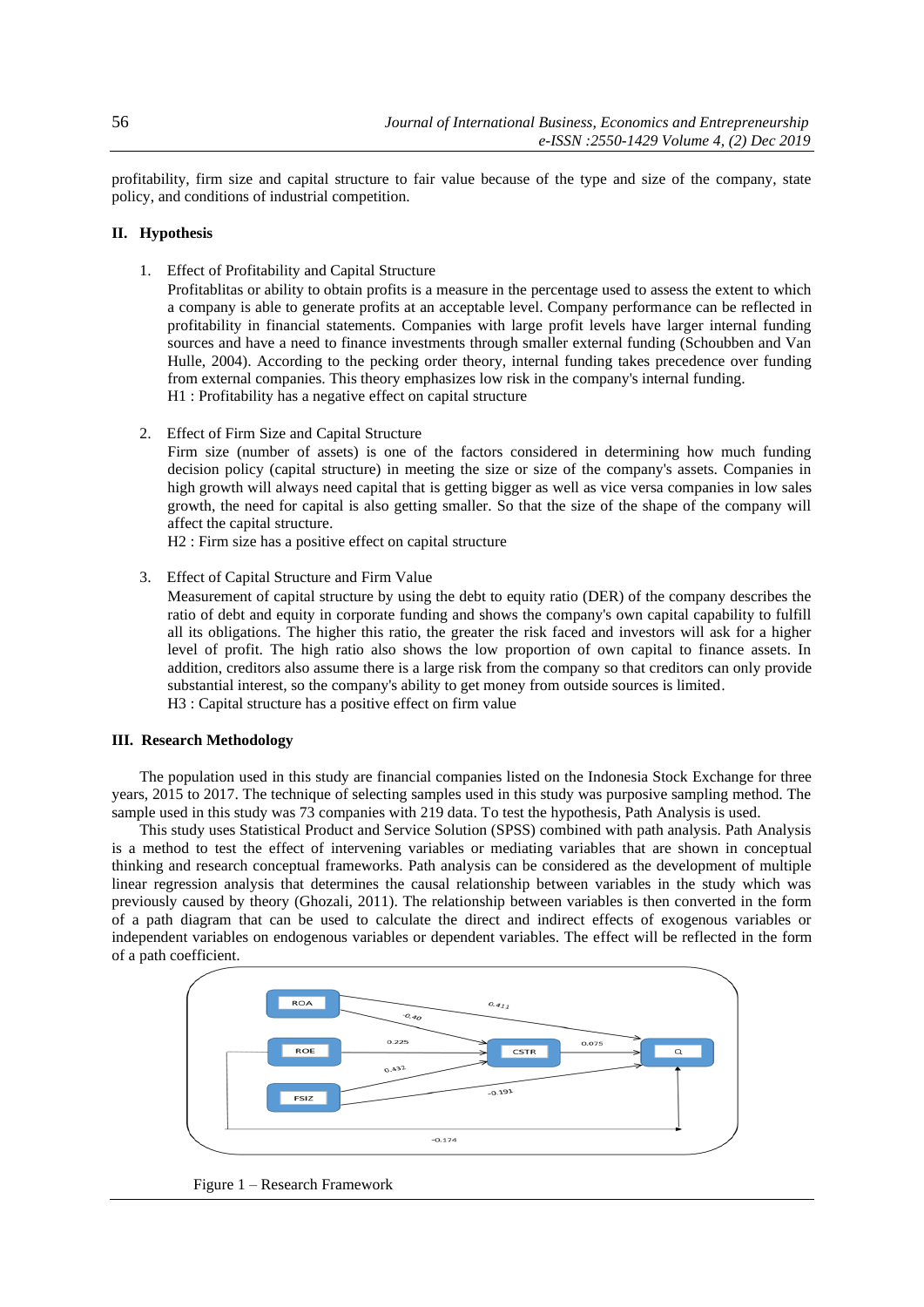Model 1 examines the relationship between profitability (ROA and ROE) and firm size (FSIZ) as an independent variable and capital structure (CSTR) as the dependent variable. Model 2 examines the relationship between capital structure (CSTR) as an independent variable and firm value (Q) as the dependent variable.

# **IV. Result**

The direct influence of the independent variable on the dependent variable is known by looking at the beta coefficient which shows the direction of the relationship between the two. The direct effect of the variable (ROA) on the variable (CSTR) is known that the beta coefficient between ROA in CSTR is negative 0.40, which means that the lower the profitability the company gets will increase the company's capital structure. The beta coefficient between ROE in CSTR is positive 0.225, which means that the better the profitability obtained by the company will increase the company's capital structure. The beta coefficient between FSIZ on CSTR is 0.432 which means that the larger the size of the company (number of assets) obtained will increase the company's capital structure. The beta coefficient between CSTR at Q is positive 0.075, which means that the better the capital structure achieved by the company will increase the value of the company.

The indirect effect between the ROA variable on the Q variable, is obtained from the direct influence between the variable (ROA) to the variable (CSTR) and the direct effect of CSTR between variables to Q variables, so the number of indirect effects is  $-0.4 \times 0.075 = -0.03$ . By using the Sobel test, the significance value of -0.9067 is obtained smaller than t table 1.6518, then the indirect effect between the variables ROA on variable Q is not significant.

| Independent<br><b>Variabel</b> | <b>Dependent</b><br><b>Variabel</b> | Path     | p-value | <b>Sig</b>        |
|--------------------------------|-------------------------------------|----------|---------|-------------------|
| <b>ROA</b>                     | <b>CSTR</b>                         | $-0.400$ |         | 0.000 significant |
| <b>ROE</b>                     | <b>CSTR</b>                         | 0.225    | 0.000   | significant       |
| <b>FSIZ</b>                    | <b>CSTR</b>                         | 0.432    | 0.000   | significant       |
| <b>ROA</b>                     | Q                                   | 0.411    | 0.000   | significant       |
| <b>ROE</b>                     | Q                                   | $-0.174$ | 0.013   | significant       |
| <b>FSIZ</b>                    | Q                                   | $-0.191$ | 0.011   | significant       |
| <b>CSTR</b>                    |                                     | 0.075    | 0.366   | not sig           |

**Table 1: Path Analysis**

The indirect effect between the ROE variable on the Q variable, is obtained from the direct influence between the variable (ROE) to the variable (CSTR) and the direct effect of the variable (CSTR) to the Q variable, so the number of indirect effects is  $0.225 \times 0.075 = 0.0618$  using the Sobel test, obtained a significance value of 0.8952 smaller than t table 1.6518, then the indirect effect between the variable ROE on variable Q is not significant.

|  |  | <b>Table 2: Mediation Effect</b> |  |
|--|--|----------------------------------|--|
|--|--|----------------------------------|--|

| Independent Mediate Dependent<br><b>Variable</b> | <b>Variable</b> | <b>Variable</b> | Path   | <b>Sobel</b><br><b>Test</b> | <b>Sig</b> |
|--------------------------------------------------|-----------------|-----------------|--------|-----------------------------|------------|
| <b>ROA</b>                                       | <b>CSTR</b>     | Q               |        | $-0.0300$ $-0.9067$         | not sig    |
| ROE.                                             | <b>CSTR</b>     | Q               | 0.0168 | 0.8952                      | not sig    |
| <b>FSIZ</b>                                      | <b>CSTR</b>     |                 | 0.0324 | 0.9088                      | not sig    |

The indirect effect between the FSIZ variable on the Q variable, is obtained from the direct influence between variables (FSIZ) to variables (CSTR) and the direct effect of variables (CSTR) to the Q variable, so the number of indirect effects is  $0.432 \times 0.075 = 0.0324$  using the Sobel test, obtained a significance value of 0.9088 smaller than t table 1.6518, then the indirect effect between the variables ROE on variable Q is not significant.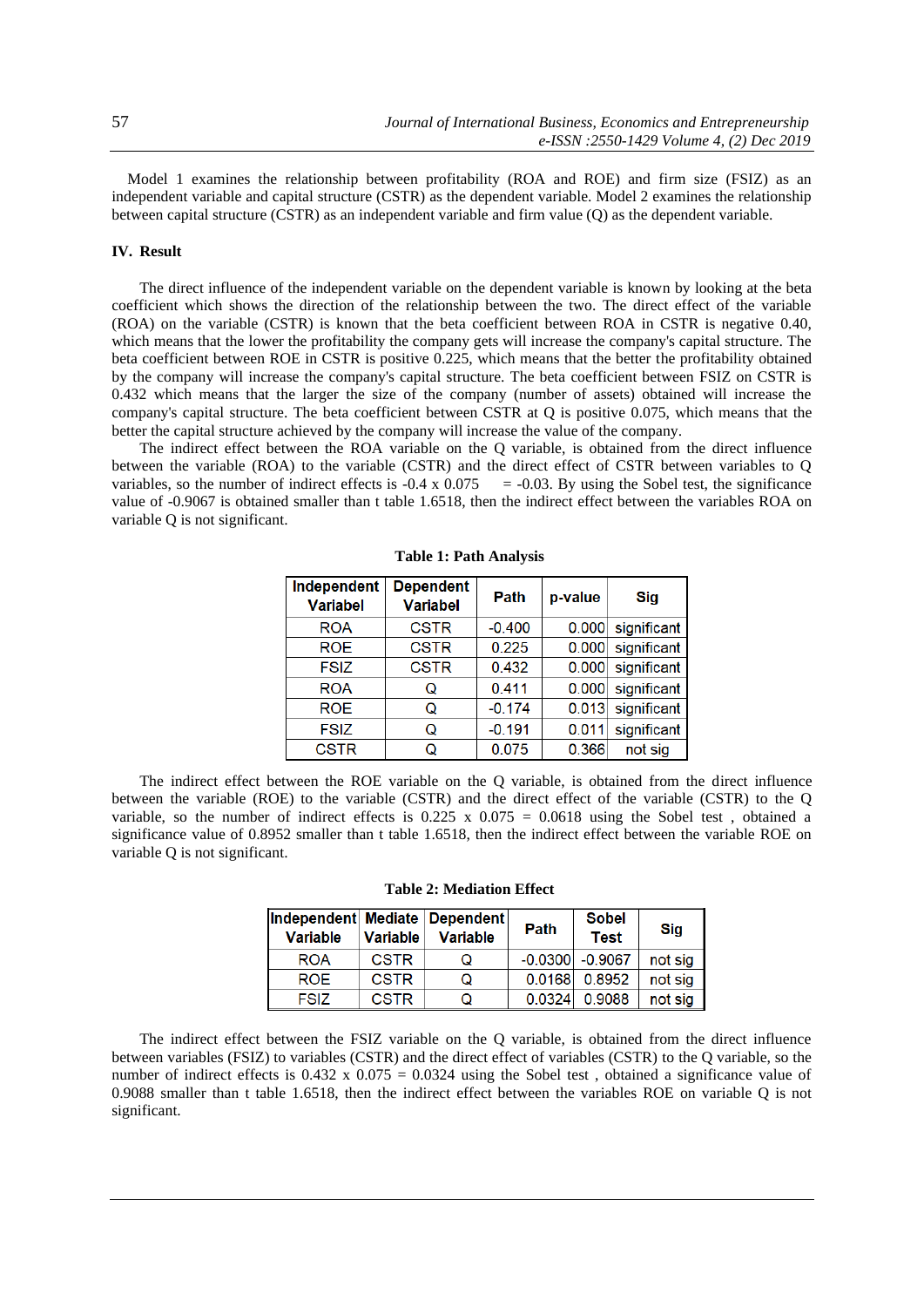| <b>Hypothesis</b> | <b>Variable</b><br>Independent | <b>Variable</b><br><b>Dependent</b> | p-value | <b>Significant</b> |
|-------------------|--------------------------------|-------------------------------------|---------|--------------------|
| H1                | ROA & ROE                      | <b>CSTR</b>                         | 0.000   | Significant        |
| H2                | FSIZ                           | <b>CSTR</b>                         | 0.000   | Significant        |
| H <sub>3</sub>    | <b>CSTR</b>                    | Q                                   | 0.366   | Not Sig.           |

**Table 3: Hypothesis Testing Results**

The test results show that the hypothesis of H1 and H2 is significant, which means that profitability (ROA & ROE) and company size (FSIZ) have an influence on the capital structure. While H3 is not significant, meaning that the capital structure does not affect the value of the company.

# **V. Discussion and Conclusion**

#### 1.1. Direct influence of Profitability on Capital Structure

The results of the study show a significant effect of profitability on the capital structure. The higher the profitability, the company will use profits for the main capital of the company's operations rather than getting funds through debt. The negative coefficient indicates that with increasing profitability, there will be a tendency for the capital structure to decline. Conversely, when profitability decreases, there is a tendency for the capital structure to increase. Profitability has a negative effect on capital structure. The indication is that companies can manage revenues for the benefit of the company's operations.

#### 1.2. Direct influence of firm size on capital structure

The results of the study indicate that there is a significant relationship between firm size and capital structure. The higher the total assets of the company, the higher the cost of the company in carrying out asset operations. Empirical evidence about the relationship between company size and capital structure supports a positive relati onship. Research studies from Gathogo (2014) show that company size is very important in influencing capital structure decisions. This is stated by Riyanto (2008: 297), the greater the assets of a company, the easier the company gets debt. Large companies have easy access so that the flexibility of large companies is also greater. Creditors or lenders certainly prefer to give credit to large companies so that large companies have wider opportunities.

# 1.3. Direct influence of capital structure on firm value

Capital structure shows there is no direct influence on firm value. The results of this study are consistent with the results of previous studies by Sulistiono (2010) and Putri (2016). Sources of capital can come from within the company or internal sources and can also come from outside the company. Companies can also increase capital from within the company and from loans. The comparison between the amount of capital from the company and the loan capital reflects the composition of the source of capital. The composition will form the company's capital structure which will affect the cost of capital and company value. The right composition of expenditure will form an optimal capital structure, namely the capital structure that has the maximum company value with minimum capital costs.

#### 1.4. Indirect influence of Profitability on Firm Value

The results of the research on profitability on company values show a negative significant relationship. This means that the profits obtained by the company do not directly influence. Capital structure as an intervening variable does not contribute to this study, so it can be concluded that profitability has a direct effect on firm value.

## 1.5. Indirect influence of Firm size on Firm value

The results of the study found that size of the company against the value of the company indirectly shows a positive relationship is not significant. Firm value is not influenced by the intervening variable capital structure. Thus, the size of the company measured in the number of assets has a direct effect on firm value.